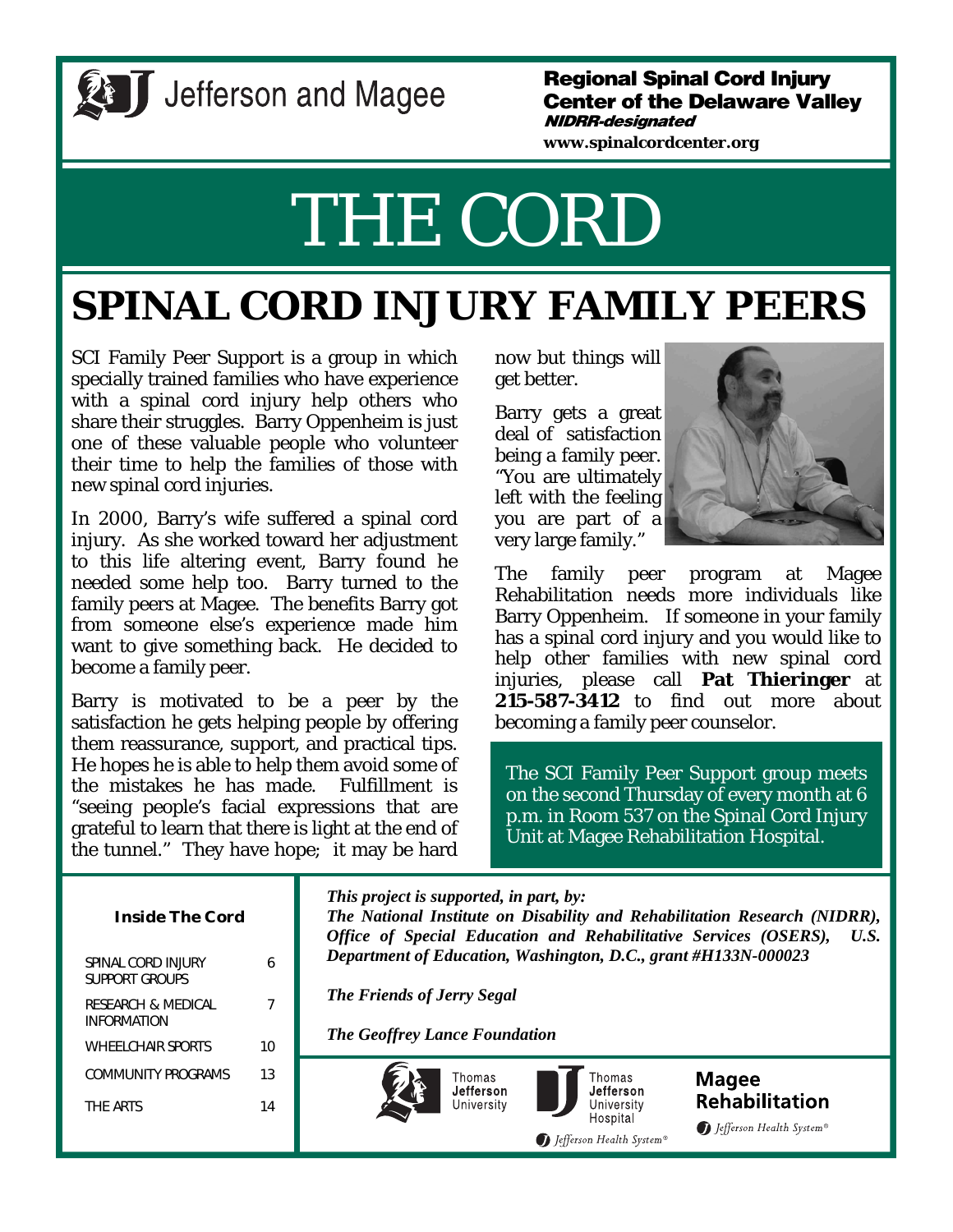# **SPINAL CORD INJURY SUPPORT GROUPS**

#### *SCI-PEERS, BEEN THERE, DONE THAT*

The SCI-Peer Consultant Program offers individuals with newly acquired spinal cord injuries the opportunity to benefit from the knowledge and experience of those who have "been there, done that."

**MENTORS** - For those who have weathered a spinal cord injury, please consider volunteering as a peer consultant to help others through the difficult adjustment process.

**PROTEGES** - For those who are adjusting to their spinal cord injury, mentors can answer questions and address concerns with the knowledge based on their personal experience.

Peers can be matched according to injury level, social situations, age, gender, marital status, recreational interests, and vocational experience.

To request a peer consultation or become a peer mentor contact **Marie** or **Sonya** at **pcoordinator@mageerehab.org** or **215-587-3174**.



#### *WOMEN'S DISABILITY SUPPORT GROUP*

This is a supportive psychotherapy group that meets at Magee every Monday afternoon. A clinical psychologist with expertise in disability rehabilitation leads this group focusing on women's issues.

Women are encouraged to explore their thoughts and feelings about life with a disability. The discussions often address

topics such as relationships, career issues, intimacy, and sexuality.



If you are interested in finding out more about this group or other psychological services, call **Dr. Nancy Rosenberg** at **215-587-3210**.

#### *UNITED SPINAL ASSOCIATION*

*For over 57 years, United Spinal Association was known as Eastern Paralyzed Veterans Association, serving veterans with spinal cord injury or disease. The United Spinal Association mission has broadened and will now include all Americans with Spinal Cord Impairment. Membership is free and open to all individuals with traumatic spinal cord injury, congenital spinal disorders and spinal cord diseases such as multiple sclerosis and poliomyelitis. United Spinal continues to serve veteran members, while striving to assist a larger community of disabled children and adults.* 

*Benefits include: Advocacy on civil rights issues for individuals with disabilities, home modification grants up to \$5000, advocacy on local, state, and federal legislative issues, guidance from professional staff on the eligibility criteria and application process for federal and state government benefits, and access to a range of exciting adaptive sports and recreational activities.* 

*You can find out more about United Spinal Association online at www.unitedspinal.org or by calling 1-800-404-2898.*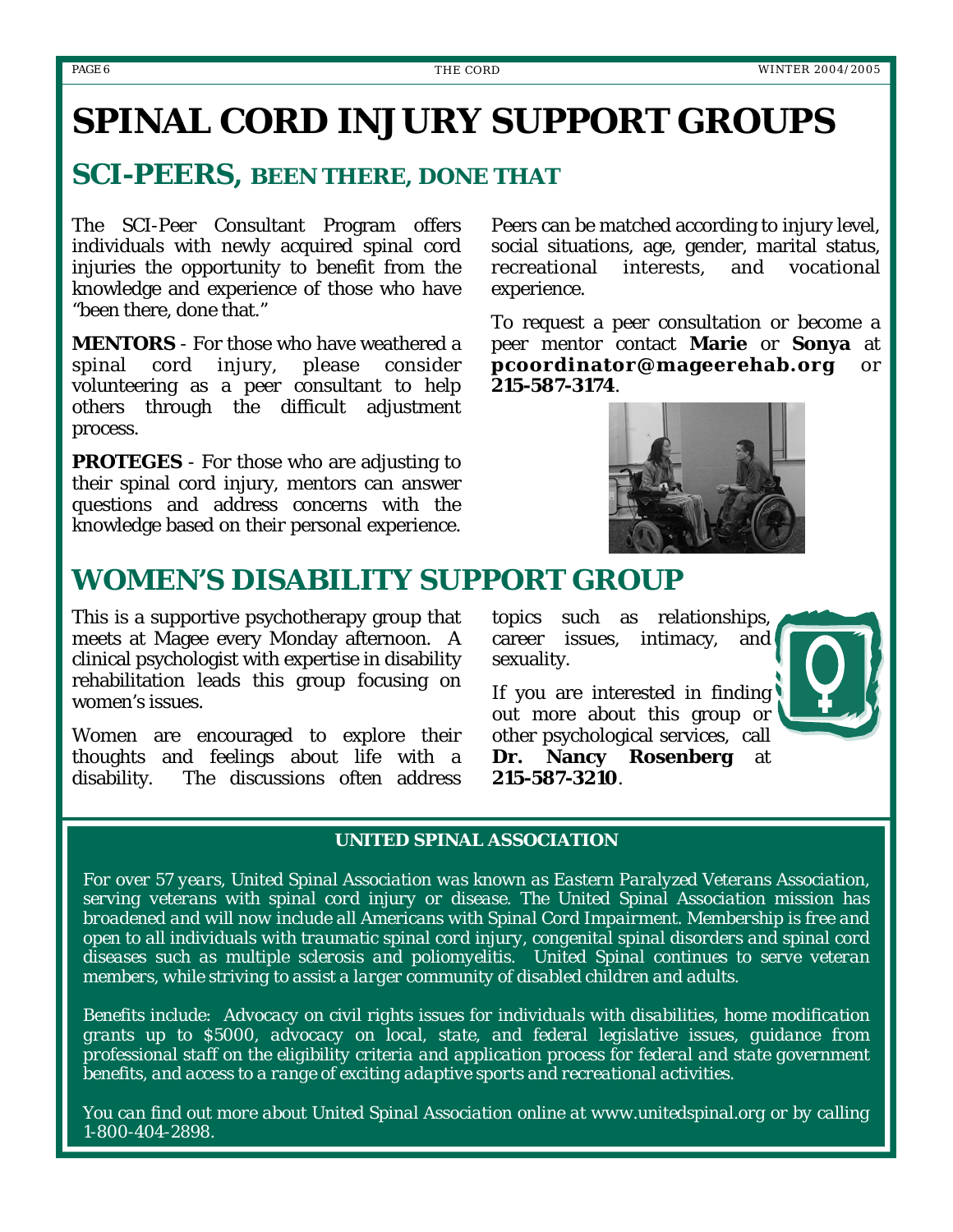## *SCI RESOURCE & SUPPORT GROUP*

You are invited to join this group which provides opportunities for education, recreation, and support for individuals with spinal cord injuries. This group meets the **second Thursday** of every month at **6 p.m.**  in the **2nd Floor Conference Room** (220/222) at Magee.

We are always looking for new topics. Please contact **Marie** or **Sonya** at **215-587-3174** or **pcoordinator@mageerehab.org**.

#### **TENTATIVE TOPIC SCHEDULE**



| December 2004     | <b>Holiday Party</b> |
|-------------------|----------------------|
| January 2005      | Open Forum           |
| February 2005     | Funding for SCI      |
| March 2005        | Driving              |
| <b>April 2005</b> | Research             |
| May 2005          | Travel               |
|                   |                      |

*Visit the Magee Peer Website at www.mageepeers.org to learn about upcoming events, disability information and resources, peer support, and the sale or donation of durable medical equipment.* 

# **RESEARCH & EDUCATION**

# *RESEARCH PARTICIPANTS NEEDED*

The SCI Center has developed a research tool to measure improvement in walking in persons with spinal cord injury. We are seeking volunteers to help us validate the scale and make sure it is



reliable. Research participants must be motor incomplete and able to walk short distances with or without assistive devices or assistance. Individuals will be required to come to Magee

Rehabilitation Hospital on two different occasions for about two hours each visit. Those who participate will be reimbursed \$100 per visit for travel expenses and provided with free parking.

If you are interested in participating or would like more information, please call **Mary Patrick**, **R.N**., RSCICDV Project Coordinator, at **215-955-6579**.

#### *Spinal Cord Society*

*The Spinal Cord Society meets at Magee Rehabilitation on the 6th floor at 1 p.m. on the first Saturday of every month. The Spinal Cord Society puts 100% of its funding into research for the cure of spinal cord dysfunction. If you want to support this research, consider attending one of these meetings. For more information, please contact Chris Cellucci at cellucci@ursinus.edu or 610-296-7429, or Dennis Ledger at dledger@csc.com or 856-468-4401.*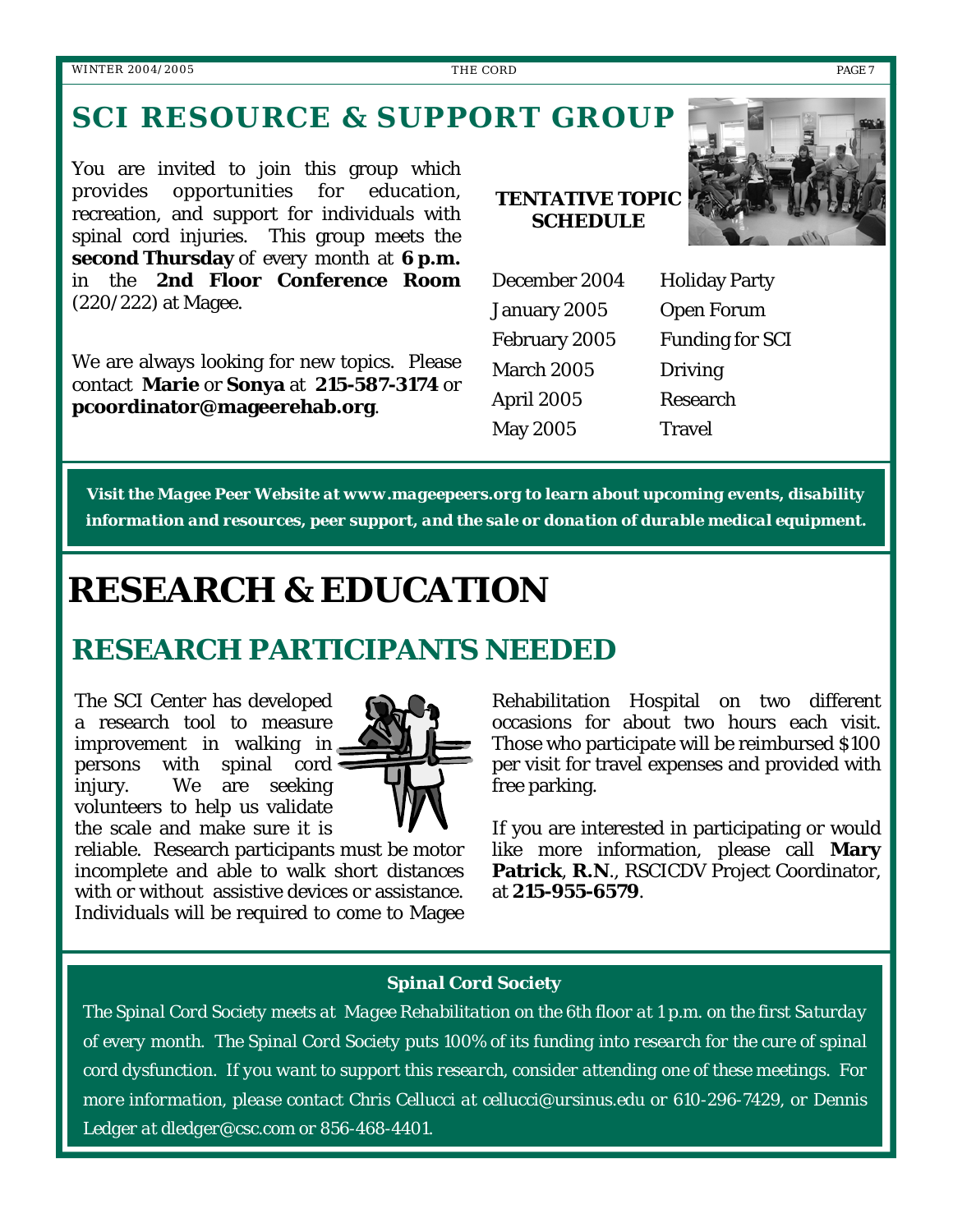#### *NEW RESEARCH STUDY - PARTICIPANTS NEEDED*

The Regional Spinal Cord Injury Center of Delaware Valley (RSCICDV) at Thomas Jefferson University, a cooperative program between Thomas Jefferson University Hospital and Magee Rehabilitation Hospital, is interested in evaluating new investigative drugs which may benefit persons with spinal cord injury. The RSCICDV is participating in an international clinical study to evaluate an investigational medication being developed that may improve motor function in individuals with motor incomplete chronic spinal cord injury. We are looking for participants who:

- **Are between 18 65 years of age**
- **Have a chronic, motor incomplete traumatic SCI** (at least 18 months post-injury)
- **Have an SCI level between C4 and T10**
- **Have no history of seizures within 2 years prior to study start**
- **Have no evidence of recent fractures (less than six months)**

The study will be double blind and placebo-controlled, which means that some individuals enrolled in these studies will receive a placebo, or sugar pill, for the

### *RESEARCH FOCUS GROUP*

The Regional Spinal Cord Injury Center of Delaware Valley (RSCICDV) at Thomas Jefferson University Hospital and Magee Rehabilitation Hospital is conducting focus groups to evaluate consumers' priorities in dealing with recovery following a traumatic spinal cord injury. The focus group will be

duration of the study, and will not receive the drug at any time during the study. Neither the investigators nor the study participants will know who is receiving drug or placebo until after the end of the study.

If you are interested in voluntarily participating in this study, some simple questions over the phone will help to determine if you are eligible. Overall participation in the study will include an initial screening visit and a study treatment period of approximately 26 weeks during which you will visit the SCI Center at Thomas Jefferson University Hospital for 10 outpatient visits. Each of these visits will require about 3 to 4 hours of your time. Reimbursement will be provided to you to cover necessary miscellaneous cost (such as travel) and free valet parking will be provided. Your participation in this research study is voluntary and you can end your participation, if you wish, at any time. Your care at Jefferson and Magee will not be affected if you choose not to participate in this study.

To see if you qualify, please call **Mary Patrick, R.N.,** or **Regina Cameron, R.N.,** at **215-955-6579**. Thank you in advance for your support.

held at Magee. You will be reimbursed for your time and receive free parking.

If you are a person with SCI and would like to participate or would like more information about the project, please call **Mary Patrick**, **R.N**., RSCICDV Project Coordinator, at **215-955-6579**.

#### *Important Web Pages*

*Find information on research, education, and community programs on these webpages:*

*www.spinalcordcenter.org www.mageerehab.org*

*www.mageepeers.org.*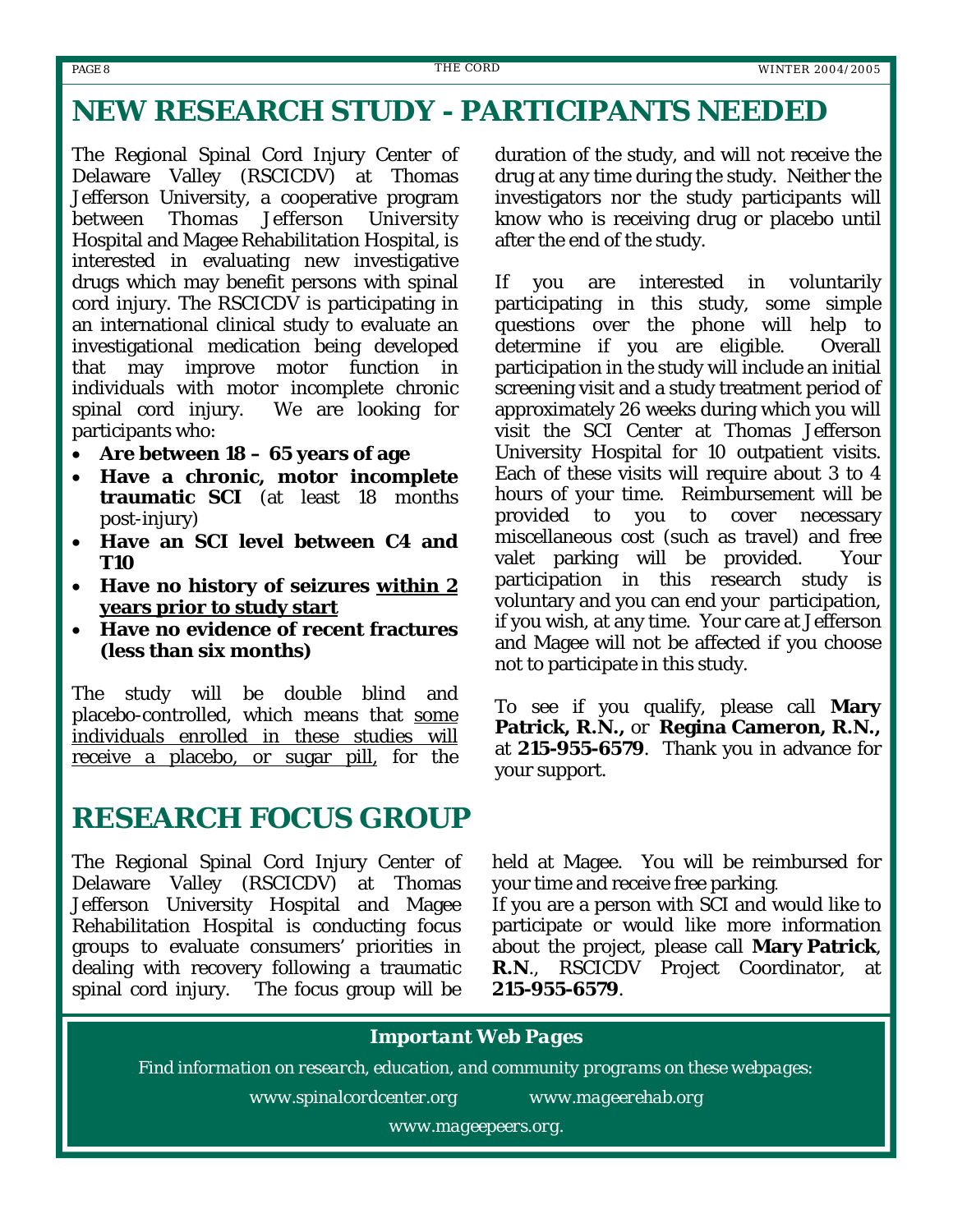#### *RECENTLY COMPLETED Fampridine-SR (4-AP) TRIAL*

The Regional Spinal Cord Center of Delaware Valley (RSCICDV) recently completed two Phase 3 multicenter clinical trials of Fampridine-SR (4-AP) sponsored by Acorda Therapeutics. The results of these studies did not reach statistical significance in their primary endpoints, meaning they did not show a reduction of spasticity (as measured by the Ashworth score) and/or an improvement of participant's Subject Global Impression (SGI) rating. However, in one of the studies, the data showed a strong positive trend toward improvement on the Ashworth score or a

decrease of spasticity. This positive trend is consistent with the results from previous Phase 2 studies.

The adverse events, including serious adverse events, seen in these studies were insomnia, paresthesias (numbness/tingling), dizziness and nausea, the majority of which were rated as mild to moderate. However, since Fampridine-SR is an investigational drug, safety and efficacy have not been fully determined. The RSCICDV would like to thank all of those who have participated.



#### *FOLLOW-UP REMINDER*

*Don't forget to schedule annual follow-up appointments with the outpatient department at Magee! Magee has outpatient programs in Rehabilitation Medicine, Pain Management, Stroke, Urology & Continence, Skin Program, Intrathecal Baclofen Therapy, Botox Injections, Electrodiagnosis, and Equipment Clinic. Consultative Services in Urology, Psychology, Podiatry, and Psychiatry are also available.* 

*To schedule a follow-up appointment, please call 215-587-3406.* 

#### *RSCICDV RESEARCH*



Anthony S. Burns, MD, is the Assistant Director of the Regional Spinal Cord Injury (SCI) Center of the Delaware Valley, a partnership between Thomas Jefferson University Hospital and Magee Rehabilitation Hospital. He is the recipient of a research grant from

the National Institutes of Health (NIH) to study changes that take place in nerve cells in the spinal cord following a SCI and the connections they make with muscles. For this project he is collaborating with basic scientists in the Department of Neurobiology and Anatomy at the Drexel University College of Medicine.

Small studies from humans have suggested that connections between nerves and muscles

are weakened over time following a SCI. Preliminary results from Dr. Burns' work suggest that a similar process occurs in animals following a SCI. The primary areas affected are the very ends of the nerves where they transmit their signals to muscles. The nerve connections to muscle become unstable. Results from this research were reported in October 2004 at both the Academy of Physical Medicine & Rehabilitation Annual Meeting in Phoenix, AZ, and the Society of Neuroscience Annual Meeting in San Diego, CA.

Future goals of the research include continuing to understand the process better and how it affects recovery following SCI. Long-term, Dr. Burns would like to develop strategies to prevent and reverse the process.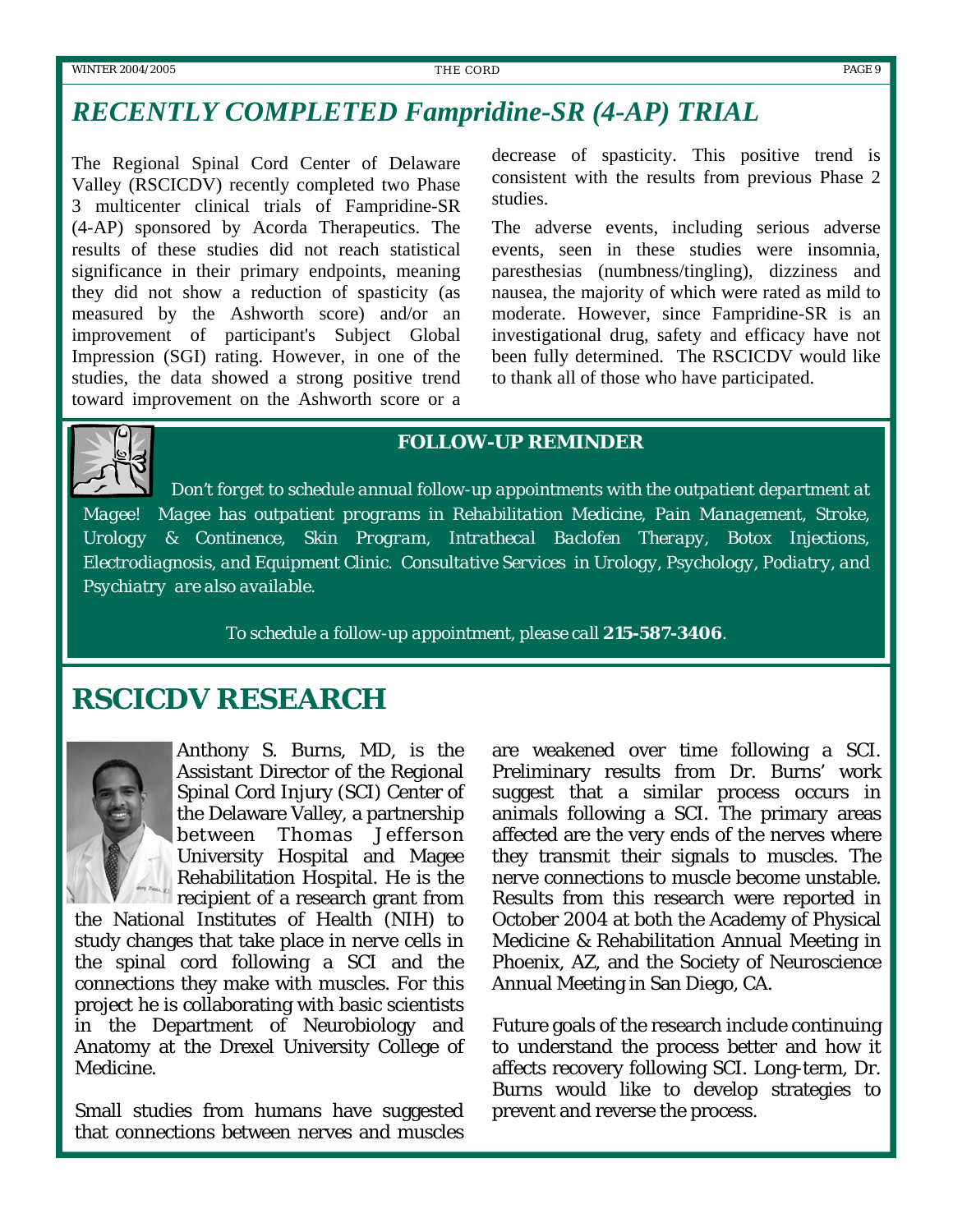#### *RESEARCH OF THE RSCICDV*

#### **Current**

 A phase II, double-blind, placebo-controlled, multicenter study to assess the efficacy and safety of HP184 at 100, 200, and 400 mg doses administered orally once daily for twenty-four weeks in adult subjects with chronic spinal cord injury. *Sponsor:* **Aventis Pharmaceuticals.**

 A phase I/IIa dose-ranging study to evaluate the safety, tolerability, and pharmacokinetics of BA-210 and the neurological status of patients following administration of a single extradural application of Cethrin® during surgery for acute and cervical spinal cord injury.

*Sponsor*: **BioAxone Therapeutics, Inc.** 

 Restoration of walking after spinal cord injury - elements of a disability measure. *Sponsor:*  **National Institute on Disability and Rehabilitation Research (NIDRR).**



Restoration of walking after

 spinal cord injury - a consumer preference for walking. *Sponsor:* **National Institute on Disability and Rehabilitation Research (NIDRR).** 

Body weight support/locomotor training in chronic SCI. *Sponsor*: **Center for Disease Control (CDC)** and the **Christopher Reeve Foundation (CRF).** 

#### **Recently Completed Clinical Trials**

 Open-label extension of double-blind, placebo-controlled, parallel group study to evaluate safety, tolerability and activity of oral Famipridine-SR in subjects with chronic incomplete spinal cord injury. *Sponsor*: **Acorda Therapeutics.**

 Restoration of walking after spinal cord injury validation of the Walking Index for Spinal Cord Injury (WISCI) scale for hierarchical ranking. *Sponsor:* **National Institute on Disability and Rehabilitation Research (NIDRR).**

 Study the effects of Body Weight Supported Treadmill Training in acute incomplete spinal cord injury. *Sponsor:* **National Institute of Health.**

 A multi-site, open label study to evaluate 250 mg oral Neotrofin<sup>™</sup> BID in patients with subacute complete spinal cord injury over 12 weeks. *Sponsor:* **NeoTherapeutics, Inc.**

 Double-blind, placebo-controlled, 12-week, parallel group study to evaluate safety and efficacy of oral Fampridine-SR in subjects with moderate to severe spasticity resulting from chronic, incomplete spinal cord injury. *Sponsor:* **Acorda Therapeutics.**

 Eye-voice enablement technology: EVENtech, hands-free computer access for the disabled. *Sponsor:* **National Institute of Health.**

# **WHEELCHAIR SPORTS**

# *MAGEE PHILLIES SOFTBALL TEAM*

Would you like to participate in America's favorite pastime? Consider joining the Magee Phillies Wheelchair Softball team as we prepare for our next season in spring 2005. The team consists of men and women of all ages with various disabilities and different skill levels. The team practices weekly from April through September on J. Hampton Moore School's blacktop field.

This past year the team traveled to Baltimore, New York and New Jersey for competitions. In addition, The team hosted the Second Annual Phillies Wheelchair Softball Tournament in August,



competing against the Boston Red Sox, the New York Mets, and the Long Island Ducks. They also competed in the Wheelchair Softball World Series at Shea Stadium this past September and placed fourth.

To learn more about the Magee Phillies, please call **Pat Thieringer** at **215-587-3412**.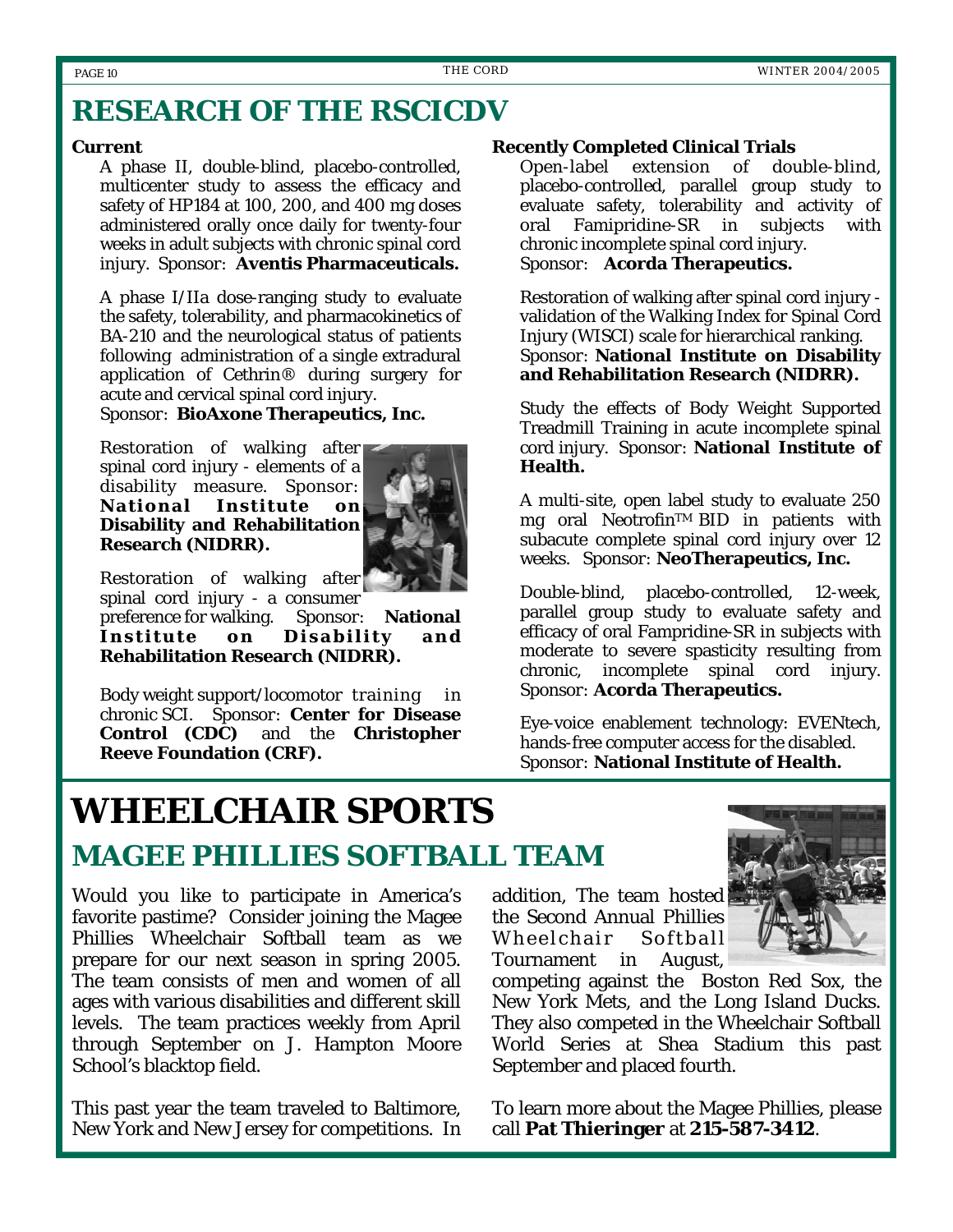### *WHEELCHAIR TENNIS*

Wheelchair tennis is not much different from able-bodied tennis, as the only change to the rules is that wheelchair players can let the ball bounce twice. Everything else is the same!

Our Magee wheelchair tennis team consists of nationally ranked players who competed this year at tournaments in Baton Rouge, New York, Baltimore, Lehigh, Cherry Hill, Lancaster, and Delaware. Team members Mark Chilutti, Brad Evans, John Kistner, and Felix Suero had successful years in the USTA B division. Felix Suero captured the title in Lancaster, and teamed with Brad Evans to win two doubles titles. Walt Ramsey and newcomer Matt Bellen had great years in the C division. Walt made it to 3 finals, while Matt made it to one. In doubles, the team of Bellen and Ramsey won one title. All six players made

*MARTIAL ARTS* 

Each Monday evening, Magee Rehabilitation Hospital offers a martial arts program suited to both wheelchair users and others with physical disabilities. For the past eight years, Michael Saulino, MD, PhD, a Magee Physiatrist and second degree black belt holder, has offered

this martial arts training at  $\blacksquare$ no cost to participants. Dr. Saulino teaches an adapted Tae Kwon Do style of karate. In this program, students continue to advance in belt levels on the way to the coveted black belt.



big improvements in their games this past season.

The team continued its partnership with the P h i l a d e l p h i a



Freedoms and played at halftime of a pro match for the fourth straight year. This year the team also made their first appearance at the Advanta Womens Pro Tennis Championships at Villanova.

The Magee team practices most Sundays from 10 a.m. - noon at Cherry Hill Health and Racquet Club. There is always room for more players on the team, and we invite anyone interested to stop by and check it out! For more information, call **Pat Thieringer** at **215-587-3412**.

Martial arts can help enhance physical abilities, build confidence, manage stress levels, and decrease vulnerability to physical attack. Students report that as they continue to practice, they notice a significant increase in strength, flexibility, endurance and respiratory control, and a decrease in their pre-existing pain.

The advantages of this program can be enjoyed by everyone. You are encouraged to find out more by observing this innovative program personally. For more information, call **Pat Thieringer** at **215-587-3412**.

*Important Web Pages For Advocacy Issues* 

*ADAPT www.adapt.org United Spinal Association www.unitedspinal.org Liberty Resources www.libertyresources.org State Resources www.accessiblepa.state.pa.us US Department of Justice Technical Assistance www.ada.gov*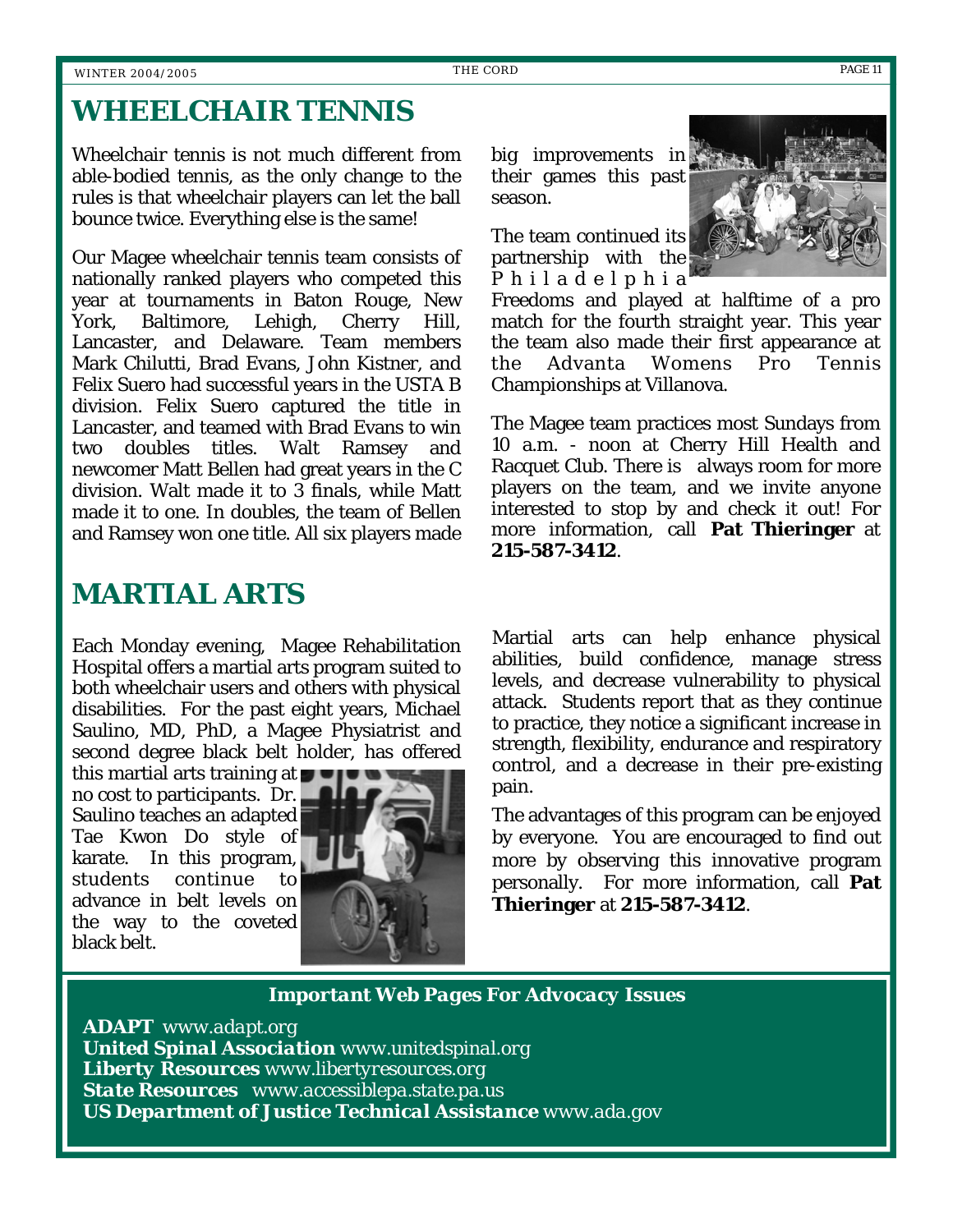### *MAGEE SIXERS SPOKESMEN BASKETBALL TEAM*

The Magee Sixers Spokesmen encourage new players to join their ranks this season. New players will learn basic skills and strategies of the sport and play a modified schedule of games against local teams. Equipment and uniforms will be provided in addition to travel expenses for the sport. If you love the game, you have to try this physically demanding team sport!

This is the eighth season the Philadelphia 76ers, one of 19 NBA teams sponsoring wheelchair basketball teams, have partnered with Magee to help support the Magee Sixers Spokesmen. As members of the Sixers organization, the team plays a halftime exhibition at the Wachovia Center, publish a team media guide, receive tickets to Sixer Games and participate in Sixers' Charity events. This year the team has an exciting schedule of games at tournaments in New York, New Jersey, Virginia and Maryland. We are also invited to play in the United Spinal Goodwill Games in Puerto Rico this April.



For a copy of the Magee

Sixers Spokesmen schedule call **Pat Thieringer** at **215-587-3412**. Mark your calendar for two local tournaments: The Carousel Tournament, February 11-13, 2004 and the Dan Sullivan Classic, January 22, 2005 at Temple University. All games are free and open to the public.

#### *MAGEE EAGLES RUGBY TEAM*

As the winter wheelchair sports season heats up, the Magee Eagles Wheelchair Rugby Team continue to build on last year's unprecedented success. This year's team features a strong core group of veterans, some with over a decade of rugby experience, as well as a few new enthusiastic rookies who have already begun contributing to the success of the squad. This marks the first full year that the team is being co-sponsored by the Philadelphia Eagles football team.

This year, the Eagles are scheduled to compete in regular season tournaments in Chicago, Pittsburgh, West Palm Beach, and Boston. In addition, the team hosted the 14<sup>th</sup> annual Beast



of the East tournament at the RiverWinds Community Center in Thorofare, NJ, on November. After the regular season ends in

February, the team plans to host and compete in the Atlantic Sectional Playoffs in March. A strong showing at the sectional playoffs would guarantee the Eagles a second straight berth in the National Championship Tournament, scheduled to be held in Louisville, KY, in April 2005. Although the team is not looking past this season's regular season matches against other teams from the East and the Midwest, their focus this year is to make a strong drive to get to Nationals and improve on last year's sixth place showing.

As always, the Magee Eagles encourage all prospective players and volunteers to come out and join the wheelchair rugby experience. Practices are held every Thursday from 6-9 p.m. at Carousel House on Belmont Ave., Philadelphia. Please call **Pat Thieringer** at **215-587-3412,** or **AJ Nanayakkara** at **215-205-3076** for more information.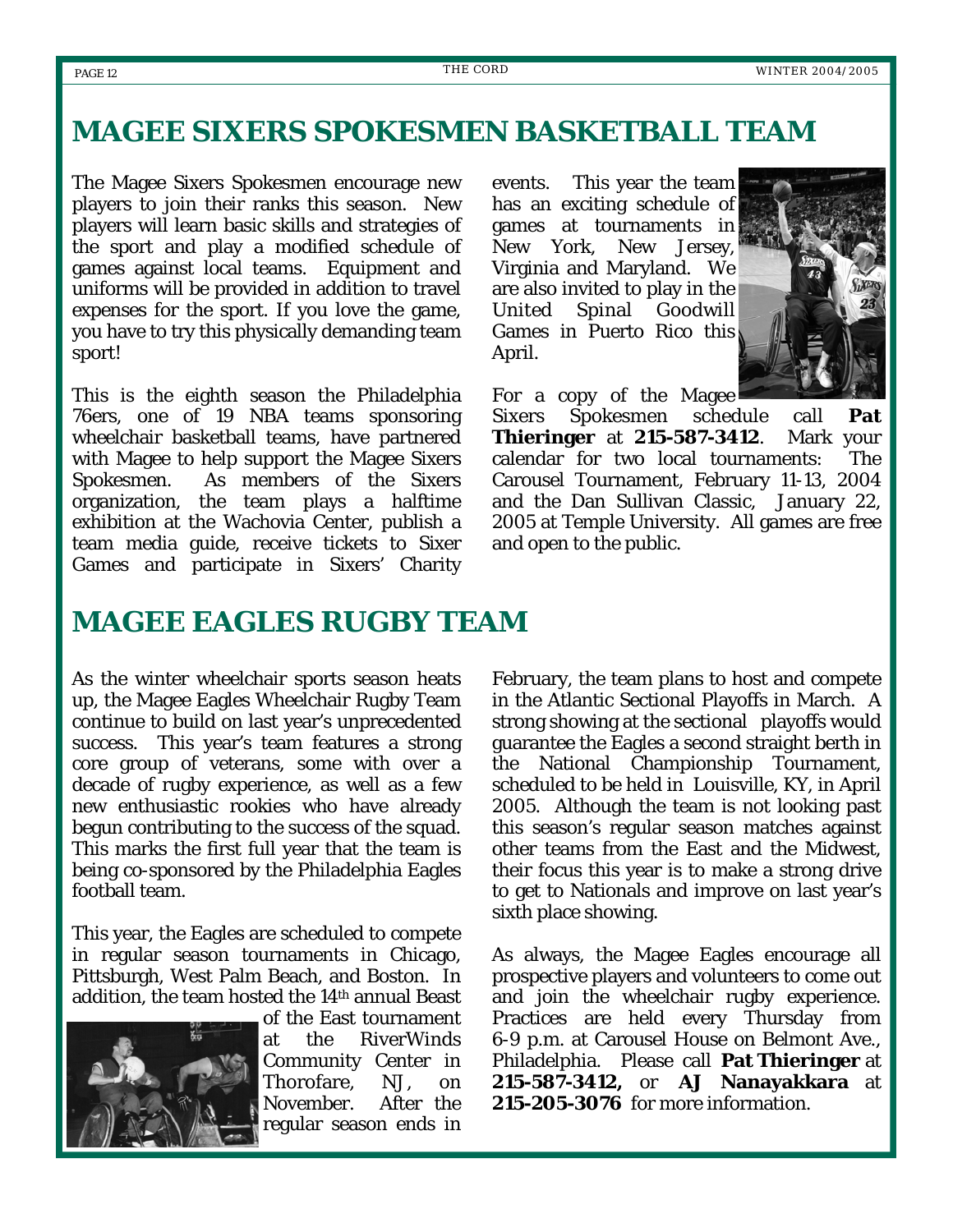# **COMMUNITY PROGRAMS**

### *THINK FIRST*

Think First is a nationally coordinated assembly education program for elementary school children, teens, and young adults. The goal of this program is to prevent disabling head and spinal cord injuries among this population. To reach this goal, we schedule dynamic presentations at schools. These presentations consist of injury prevention lessons and testimonials from young trauma survivors.



and are interested in helping change behaviors and save lives, the Think First Program is looking for you. We need your help to talk to middle and high school students about your life. Because Magee values your experience, you will be paid for your time. If interested, call **Joe Davis**, Think First Coordinator, at **215-587-3400**.

### *hireAbility*



hireAbility is a nonprofit organization located at Magee R e h a b i l i t a t i o n Hospital dedicated to assisting people with disabilities who are seeking employment o p p o r t u n i t i e s

throughout the Philadelphia and South Jersey region. Since hireAbility works with a number of area businesses, it receives information on open positions on a daily basis and can refer

you to those for which you qualify. hireAbility also partners with various community agencies that provide computer and assistive technology training as well as other skills training. They can also make referrals to organizations that provide housing programs, transportation information, and many other services designed to help a person get back into the workforce.

For further information, please call **hireAbility** at **215-587-3080**.

#### *COMPUTER TRAINING*

Magee Rehabilitation Hospital offers free computer training sessions for persons with disabilities. These classes introduce participants to the workings of the computer and teach basics of popular software packages including Word, Typing Tutor, and the Internet.

Students can pick from a variety of class times and topics.

For more information and a class schedule, call **Arezou Bigdeli** at **215-587-3063.**